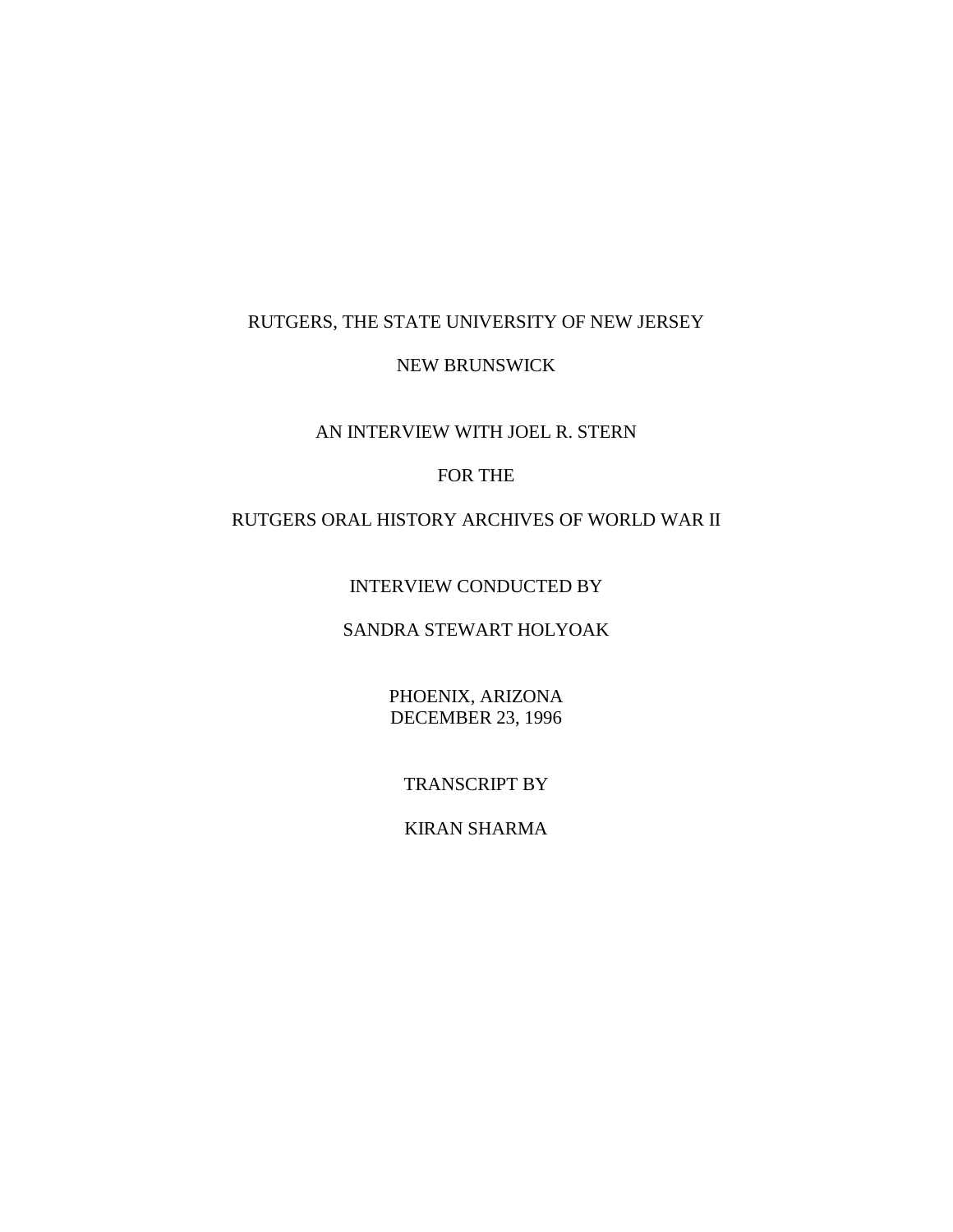Sandra Stewart Holyoak: This begins an interview with Dr. Joel Richard Stern at 4069 East Yucca in Phoenix, Arizona, on December 23, 1996. The interviewee is Dr. Stern. The interviewer is Sandra Stewart Holyoak. Dr. Stern, I would like to begin the interview by telling you how much I appreciate your participation in the oral history project and to ask you to answer a few questions about your parents. If you like, could you state your date of birth and where you were born?

Joel Stern: I was born January 31, 1923, in Newark, New Jersey.

SH: Can you tell us about your parents? Let us begin with your father.

JS: My father was born someplace in New Jersey, as was my mother.

SH: Could you give us your father's name?

JS: Irving Stern was my father's name.

SH: Was your father also born in Newark?

JS: Someplace in New Jersey, but I'm not sure where, the same with my mother.

SH: Do you know where any of your grandparents came from?

JS: My grandparents, ... some of them came from Europe. ... Whether they all came from Europe or not, I don't know.

SH: Do you have any siblings?

JS: I have a brother who lives in Florida.

SH: What is his name?

JS: Eugene.

SH: Is he older or younger?

JS: Younger.

SH: Can you tell me a little about where you went to elementary school?

JS: Elementary school, ... part of the time, I went to Avon Avenue School in Newark. That's the only elementary school I can remember.

SH: Where did you go to high school?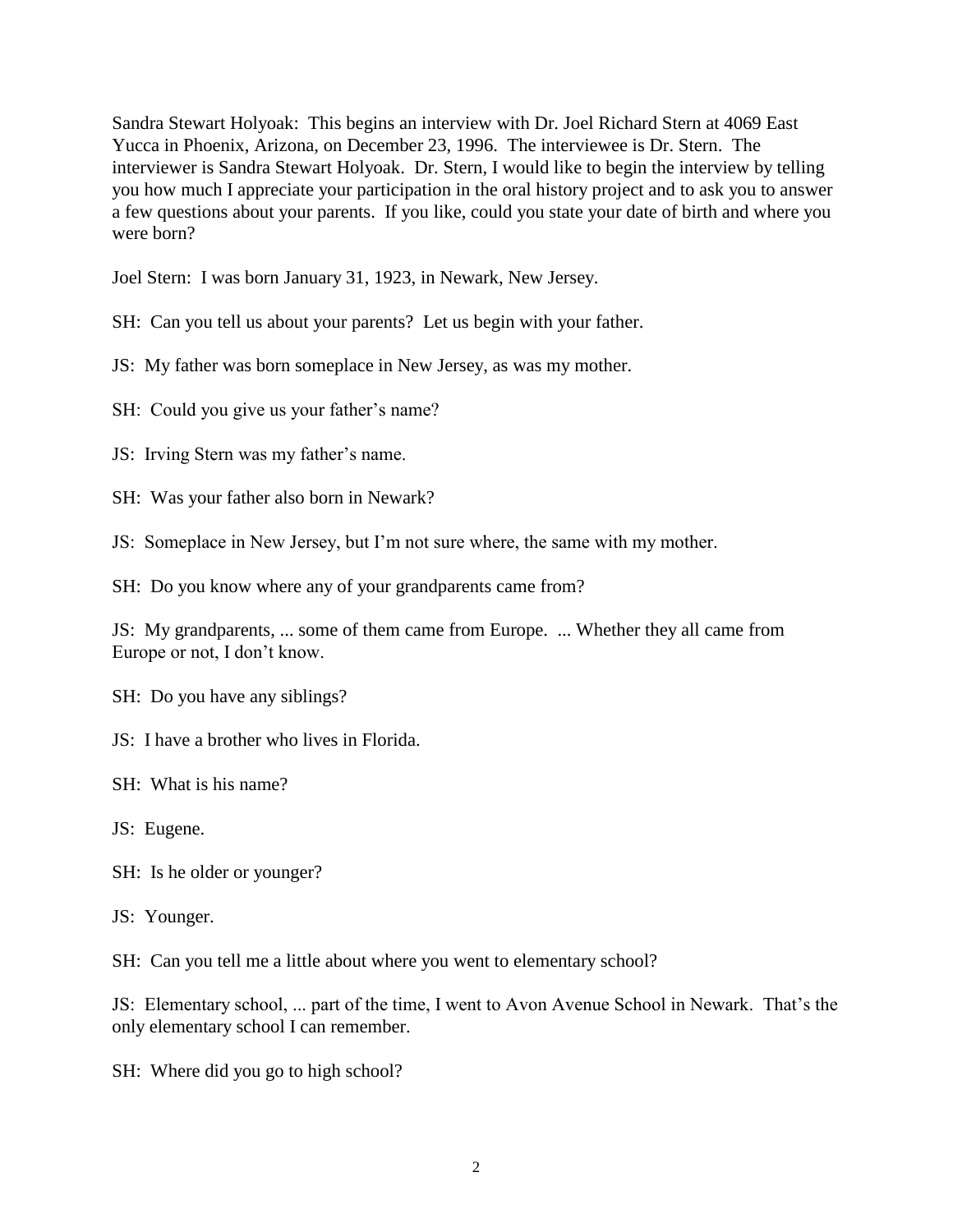JS: Southside High School, also in Newark.

SH: What did you think of Newark? The director of this project, Dr. Piehler, is absolutely in love with Newark. He defines it as one of the finest cities in the country.

JS: Surely, you jest.

SH: [laughter] No, he is quite serious. What did your father do while you were growing up?

JS: My father was an attorney.

SH: How did the Depression affect your family?

JS: Seriously.

SH: What were the consequences that stemmed from the Depression?

JS: Well, to give you an idea, every now and then, we had enough money to get a pint of ice cream for the family. That was a treat.

SH: What kind of a family unit did you have? Did you have a lot of aunts and uncles around?

JS: Yes, we had some aunts and uncles around, yes.

SH: In Newark, was your family your community, or were you involved with other children in Newark?

JS: Oh, sure, many kids on the block and in school.

SH: What did you do in school for extra-curricular activities?

JS: I'm not sure we did any, ... [if] I did anything in school in the way of extra-curricular activities.

SH: What was your favorite subject in high school?

JS: I didn't have any particular favorite subjects. They ... were all satisfactory.

SH: Did you have a teacher or a mentor in high school that sent you in the direction of your studies?

JS: No.

SH: Do you have a teacher that you remember at all?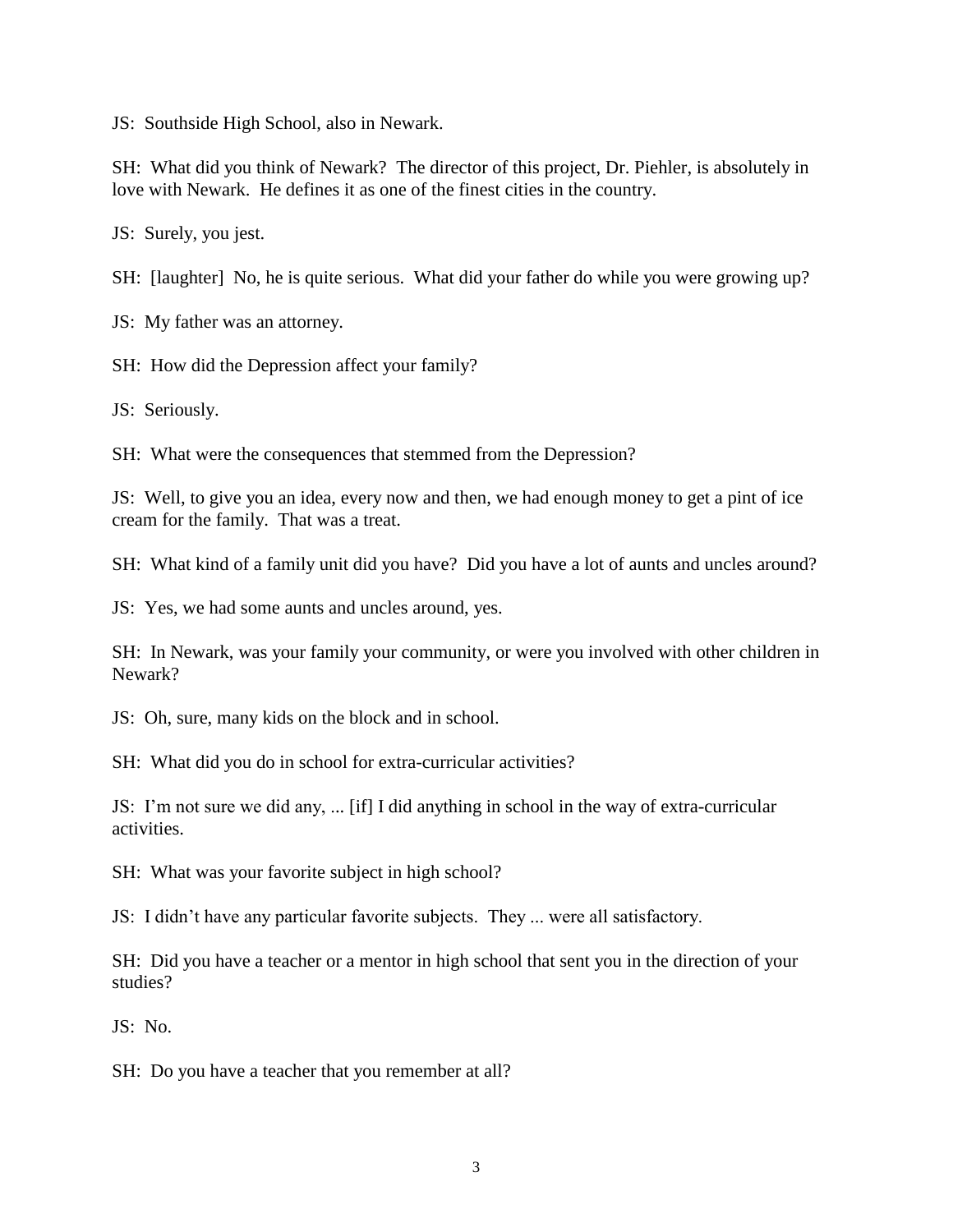JS: I remember a couple from high school. There was one teacher who, believe it or not, was very popular with the football team.

- SH: In what way? [laughter]
- JS: In that she was young and very attractive.
- SH: [laughter] That should take care of that. Do you know what subject she taught?
- JS: I don't remember.
- SH: Where did your father get his education?
- JS: I don't remember.
- SH: You are not sure?

JS: No.

- SH: Did your mother have any college education at all?
- JS: Somewhat. She was a teacher, so she must have had some college training at least.
- SH: Where did she work?
- JS: In Newark, special education classes.
- SH: Did your father have his own firm?
- JS: He had his own firm, I guess.
- SH: Do you know if he had any partners?
- JS: There were no partners. It was just ... my father, yes.
- SH: Did your father specialize in any particular field?
- JS: Not to my knowledge.
- SH: Were you involved in any of the temple activities?
- JS: I was not engaged in any temple activities.
- SH: Was your family?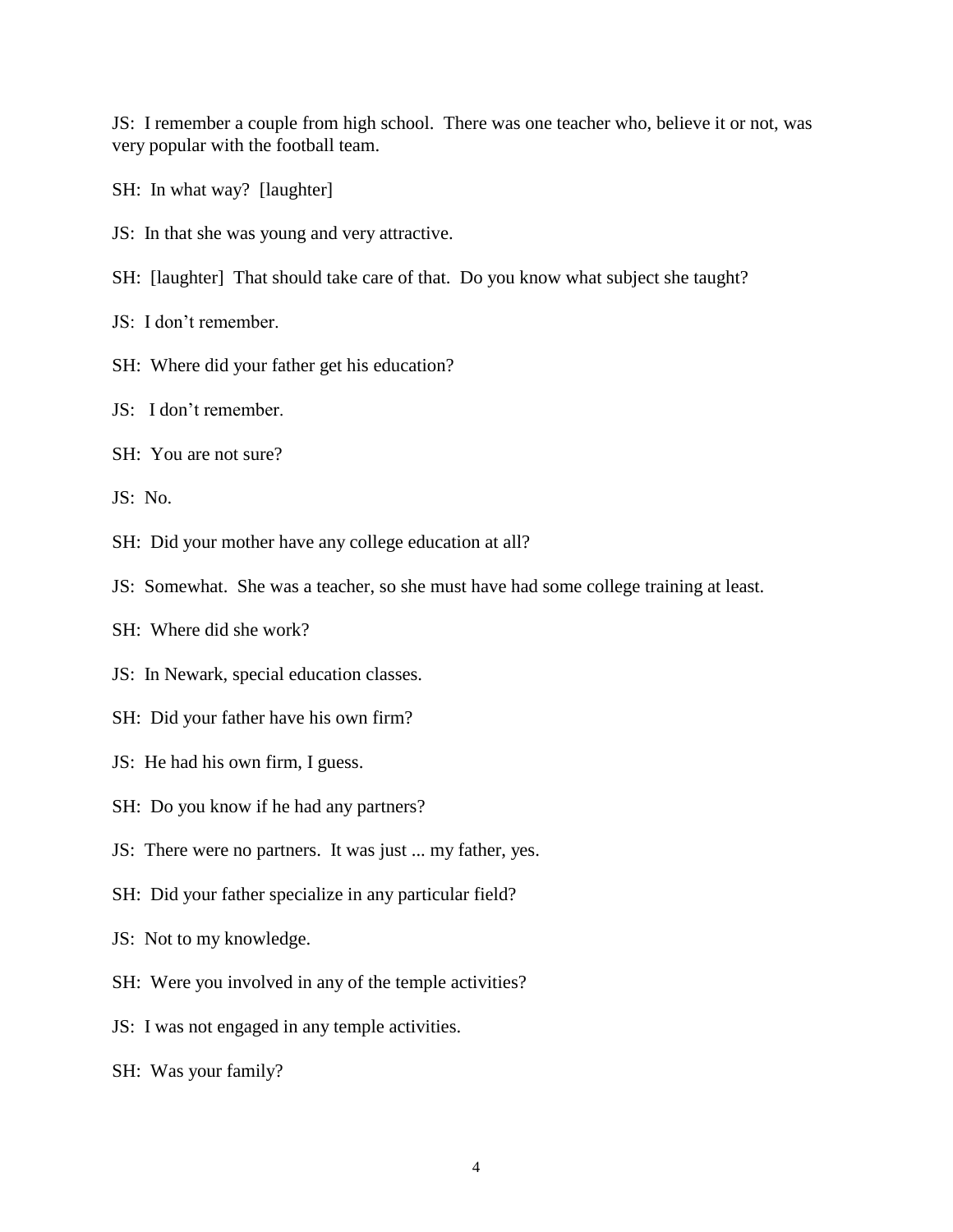JS: I don't think so.

SH: When you left high school, why did you decide on Rutgers?

JS: Because I got a full scholarship.

SH: Who sponsored the scholarship?

JS: One of our next door neighbors was a Representative from the State House of Representatives.

SH: Do you remember his name?

JS: I don't remember. It was a woman at that time and I don't remember her name.

SH: She sponsored you for the scholarship, and then you did four years of undergraduate study at Rutgers.

JS: Yes.

SH: What year did you enter Rutgers?

JS: 1939.

SH: When were you aware of what was going on in Europe?

JS: 1932, approximately.

SH: What were the reports coming back to your family and the community in Newark saying? Did you get your information through your school, your family, or the news?

JS: In the news, radio, in those days, newspapers.

SH: At what point did you realize that America would probably become involved in the war?

JS: Well, certainly by 1936.

SH: Your family felt that way. Even when you were in high school, you thought this.

JS: Oh, sure.

SH: When were you aware of Pearl Harbor?

JS: Pearl Harbor Sunday. ... I was seated at my desk in Winnants Hall at Rutgers, listening to a football game, and the football game broadcast was interrupted by the news of Pearl Harbor, [that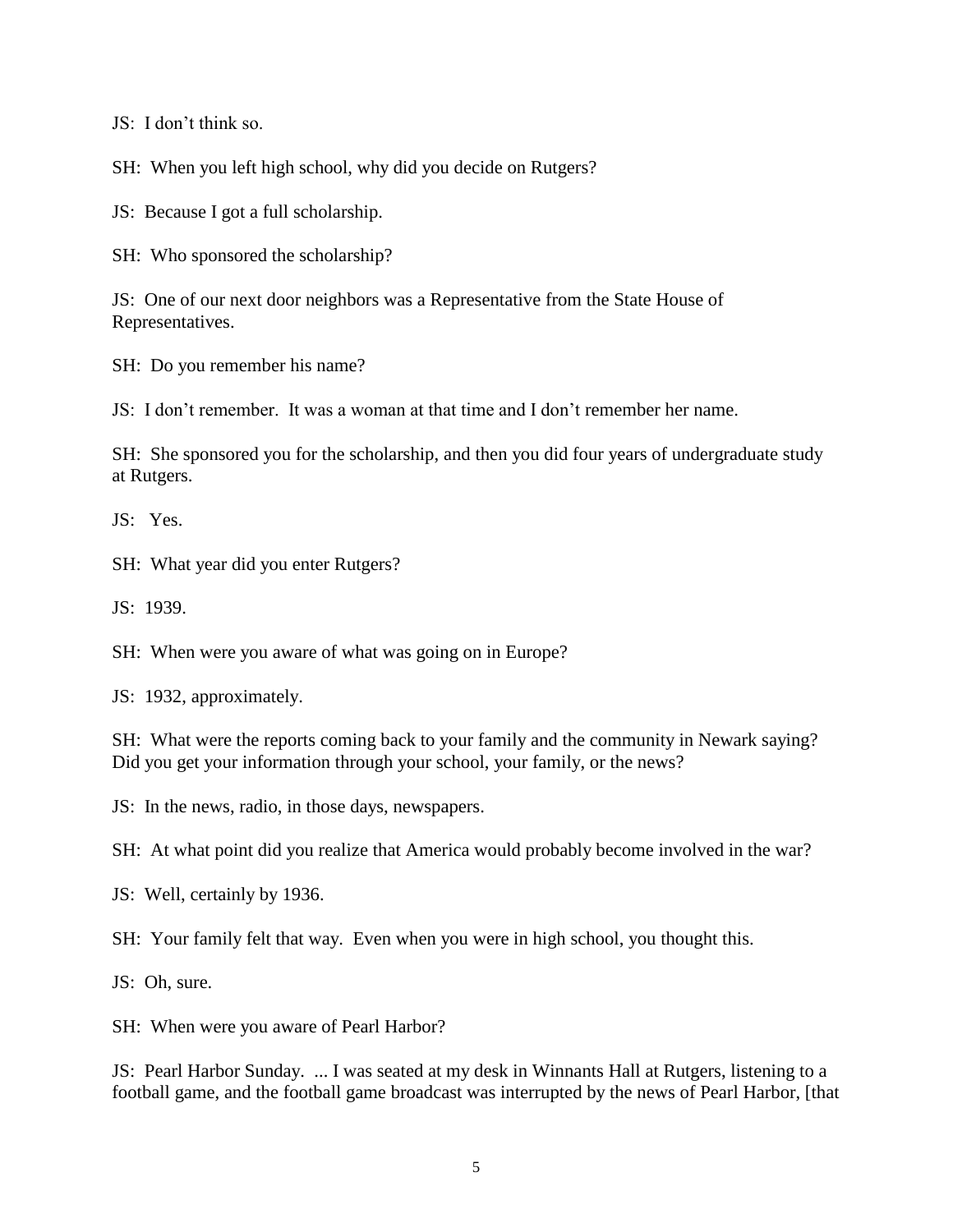it] had been bombed.

SH: What did you do after that?

JS: The next day, at the bookstore, we heard President Roosevelt's announcement that ... we had become involved in a war and my initial deferments were all because of my eye sight. I was 4-F for several years.

SH: You continued your studies [question not intelligible]

JS: Yes.

SH: When did you graduate from Rutgers?

 $JS·$  '43.

SH: Then you went directly into the Rutgers graduate program.

JS: Yes.

SH: Whom did you study under?

JS: In Agricultural Biochemistry, with William Russell.

SH: What were you studying?

JS: We were engaged in research, Vitamin A, metabolism, in those days.

SH: Did you initiate this study with him during your four years?

JS: No.

SH: This was just a program that you applied for.

JS: Yes.

SH: Where did your interest in research come from? Was there something in your four years at Rutgers that sent you in this direction?

JS: I can't remember that far back. [laughter]

SH: We will just concentrate on the four years before you started the graduate school program. What were you involved in at Rutgers?

JS: I was on the fencing team and I wrestled for one season. I was on the newspaper, *Targum*.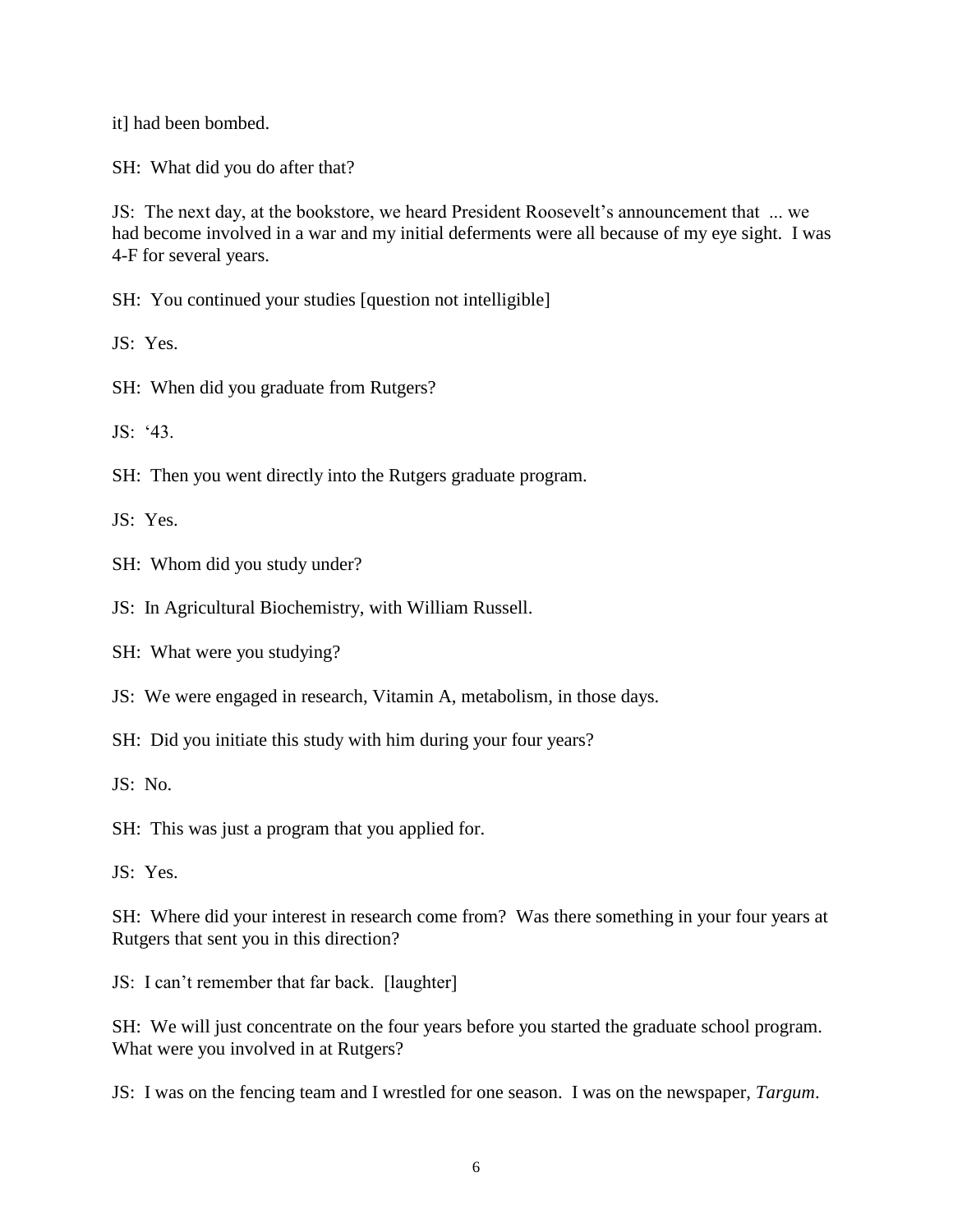So, I was relatively active.

SH: When you were on the *Targum*, what was your job assignment?

JS: I was a lowly reporter.

SH: What were your specialties?

JS: Reporting, on a low scale.

SH: Were you involved in any of the Greek societies?

JS: No.

SH: Were you involved in the dances?

JS: No.

SH: Were there a lot of Greeks on the football team?

JS: I don't follow you.

SH: What activities kept you busy during your four years?

JS: Like they say, with the athletics and the *Targum*.

SH: That was your social life.

JS: Yes.

SH: Did you go home only on holidays or did you stay at the school?

JS: I went home on holidays and, sometimes, weekends.

SH: Were your grandparents living at this time?

JS: Some of them were, some had died.

SH: After you started in the agricultural graduate program, working on Vitamin A, did this then take you into your Ph.D. program?

JS: No, that took me, subsequently, into the Ph.D. program.

SH: And did you [question unintelligible]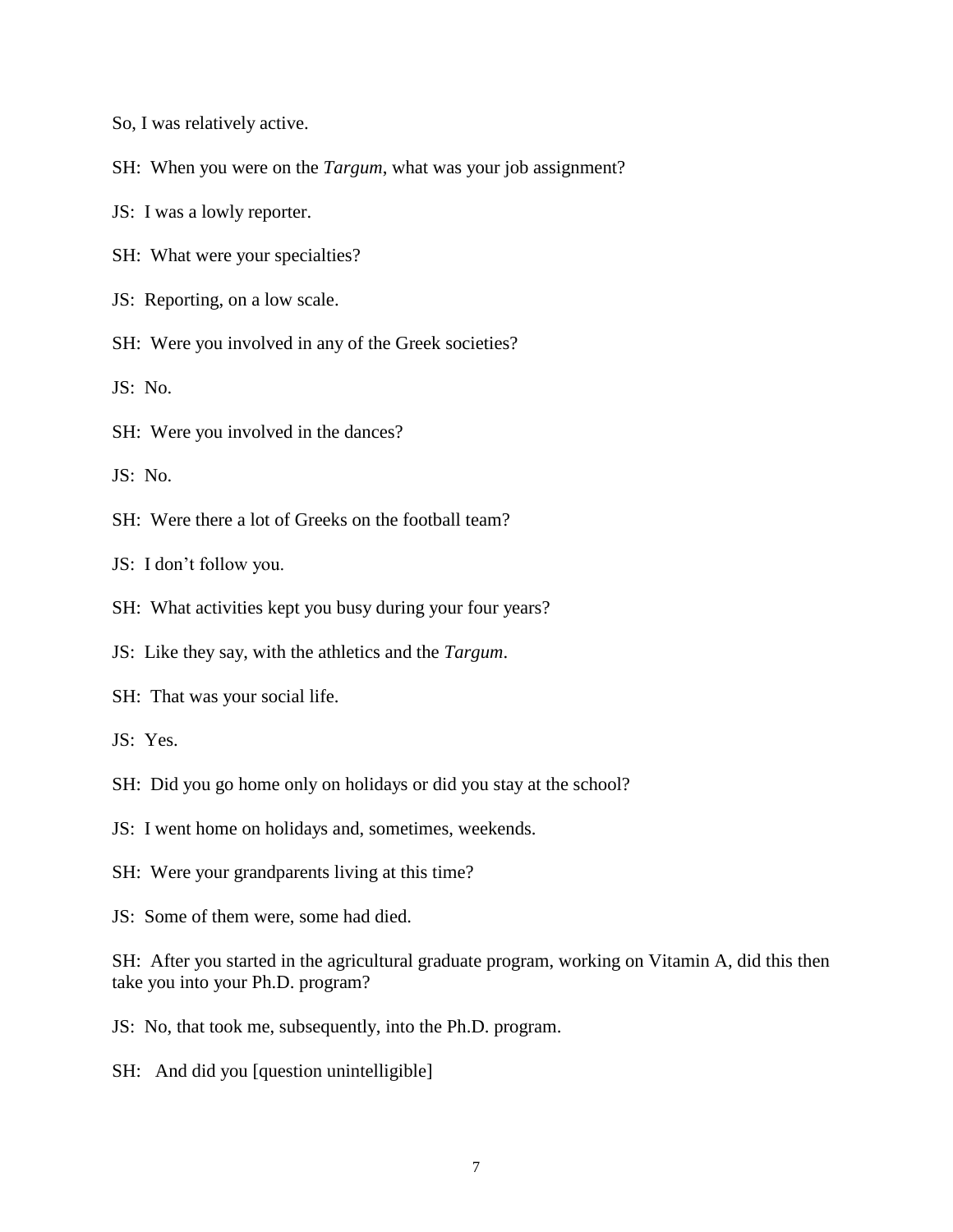JS: Yes.

SH: Did you continue with the same professor and research?

JS: Yes, yes, but, the subject change[d] from Vitamin A to Vitamin B-12.

SH: After that, where did your research take you?

JS: After I got my Ph.D., I went out to Washington State to do nutrition work with the Department of Poultry and Husbandry out there. Subsequently, I went to Chicago to do medical research, and, later on, since I was in the medical group, I continued there with the hospital, [the] clinical laboratory and chemistry laboratory in the hospitals.

SH: What were you focusing on?

JS: In the hospitals?

SH: Yes.

JS: After I did research, I just ran the chemistry laboratory in a couple of hospitals.

SH: You were not specifically doing research.

JS: No, no, I was not doing research then.

SH: When did you meet Mrs. Stern?

JS: I met Mrs. Stern in Chicago, at Michael Reese Hospital.

SH: What was Mrs. Stern's occupation?

JS: Mrs. Stern was a resident in hematology at that time. I was in the Department of Pediatric Research.

SH: Did you finish together?

JS: No. She went off to work in a children's hospital and I continued at Michael Reese for a year or two.

SH: What year were you married?

JS: We were married, [laughter] 1944. Is that right?

Charlotte Cohen Stern: What?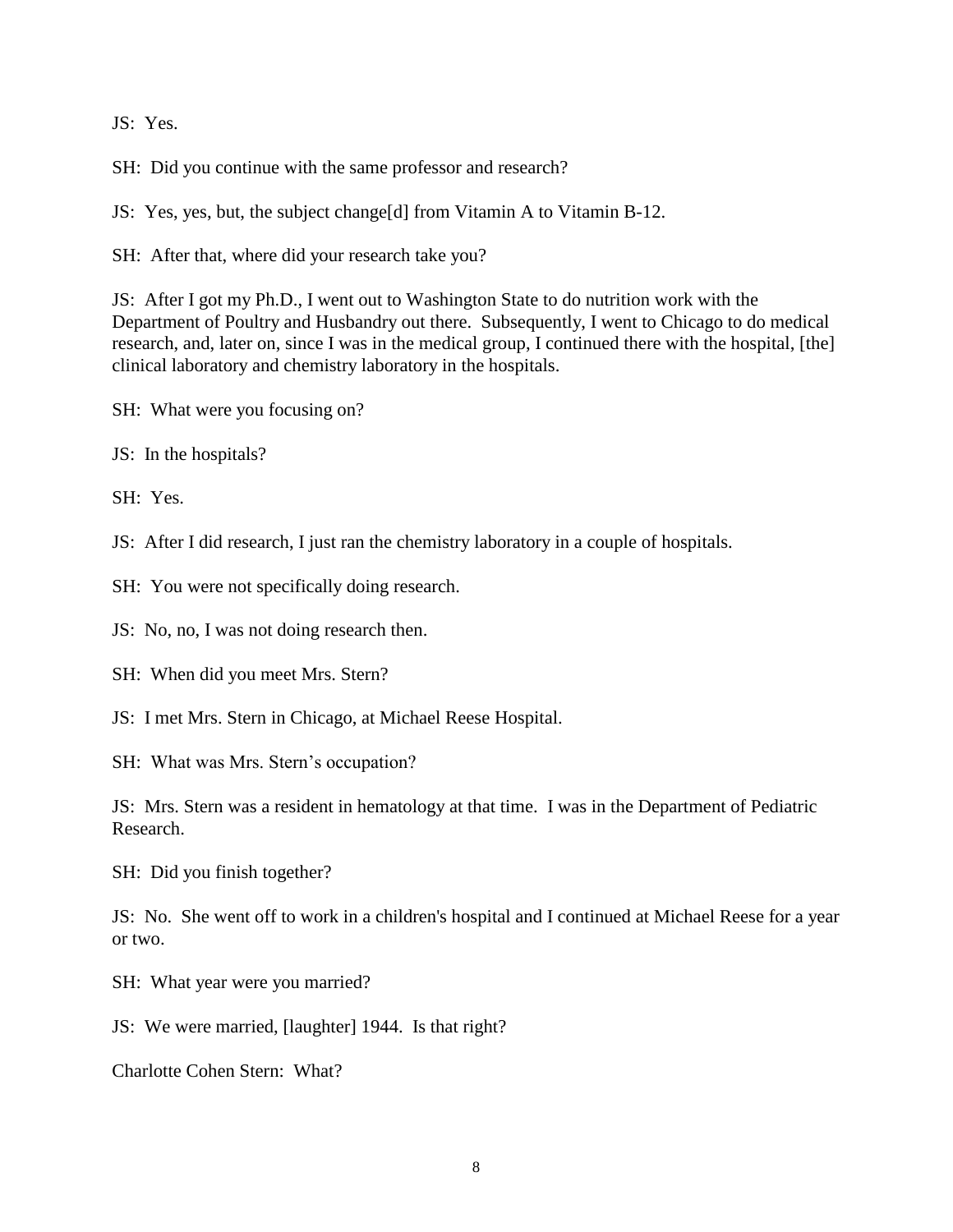- JS: We got married in '44.
- CS: No, I don't think so.
- JS: '54.
- CS: Yes, that's better.
- JS: '54.
- CS: What's ten years more or less? [laughter]
- SH: Where is Mrs. Stern from?
- JS: Green Bay, Wisconsin, home of the Packers.
- SH: Do you still follow the Packers?
- JS: Religiously.
- SH: What about the Giants?
- JS: We are Packers fans.

SH: Okay, that answers that question. [laughter] Did you have to explain to anyone during the war why you were not serving in the military?

- JS: All that I had to do was say that, "I'm 4-F."
- SH: Did your friends act differently toward you?
- JS: No, no, there was no ill feeling about it that I noticed.
- SH: Did you ever feel that you suffered any bias?
- JS: No.
- SH: Did you see anything that made you think that you were blacklisted?
- JS: From personal experience, no.
- SH: Did you hear reports of it?
- JS: No, no, I heard nothing about it.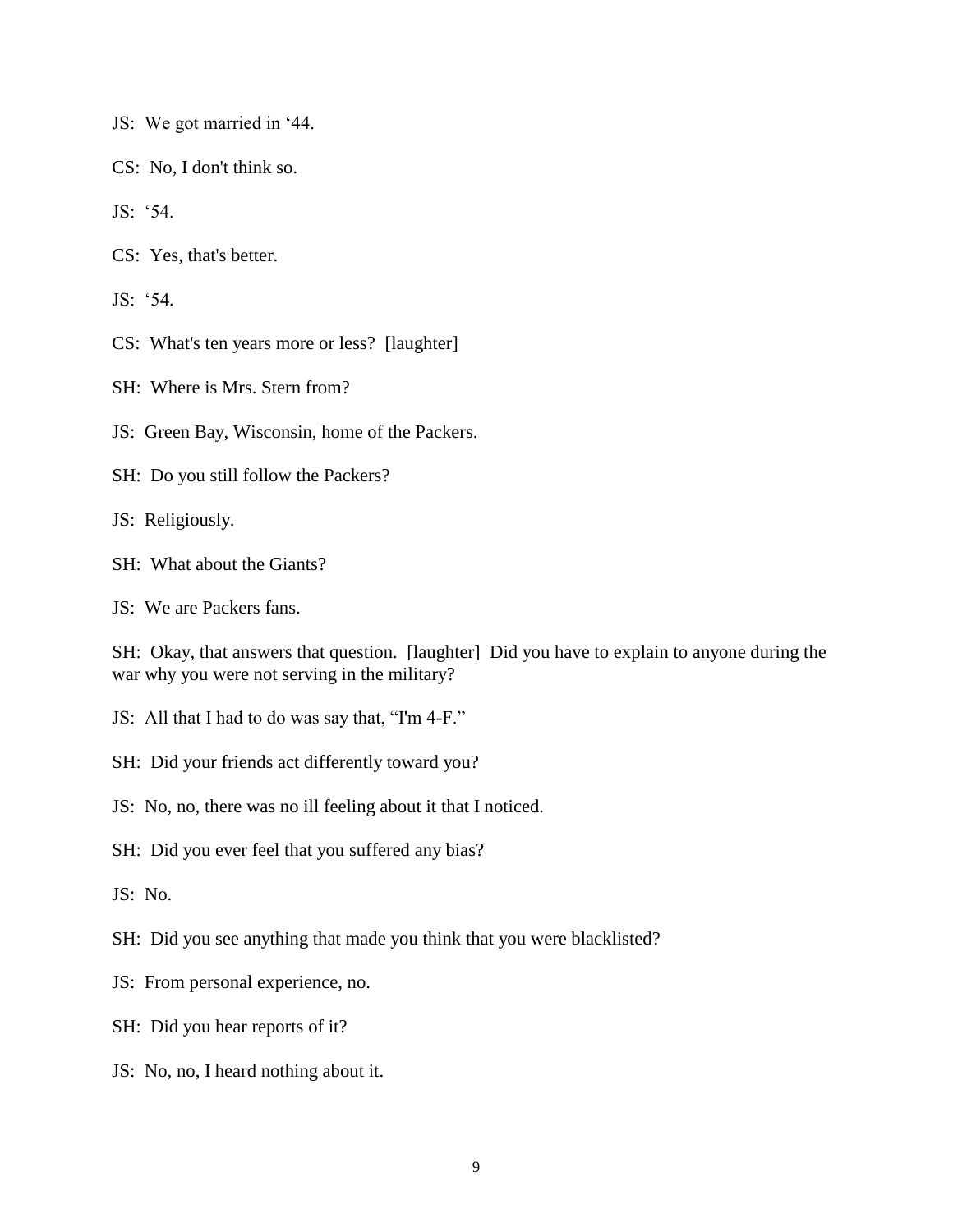SH: We have students who are doing research in that area. Now, I am going to ask you a few questions about Mrs. Stern, so maybe we should keep her nearby.

JS: Are you listening?

CS: What?

SH: Would you state her full name for me?

JS: Charlotte Cohen Stern.

- SH: Would she like to tell us when her birth date is?
- JS: July 1, 1927, [laughter] '28, '26, '39, whatever, 1927.
- SH: Does your wife have any ethnic background that you would like to discuss? [laughter]

JS: I think she is a pretty loyal American citizen. How do you mean "ethnic background"?

SH: Well, I think that a lot of people want to know if she is Hungarian, or English, or Irish.

JS: I think we are both from, or, rather, our grandparents were from Poland.

SH: Okay.

JS: ... And Europe. No, where?

- CS: Half of them were from Russia and Austria.
- JS: Half were Austrian and where?

CS: Austria and Russia.

- JS: ... And Russia, okay, Austria and Russia.
- SH: Was all of her education done in Green Bay, Wisconsin?

JS: She went to school in Wisconsin and went to the University of Wisconsin, Madison, Wisconsin.

SH: From the university and then into the residency in Chicago, what was her background? Where did she go from there? What degree did she obtain?

JS: She got a medical degree from the University of Wisconsin, and then, she went to this hematology residency in Chicago. Then, she, as I said, worked in this hospital school for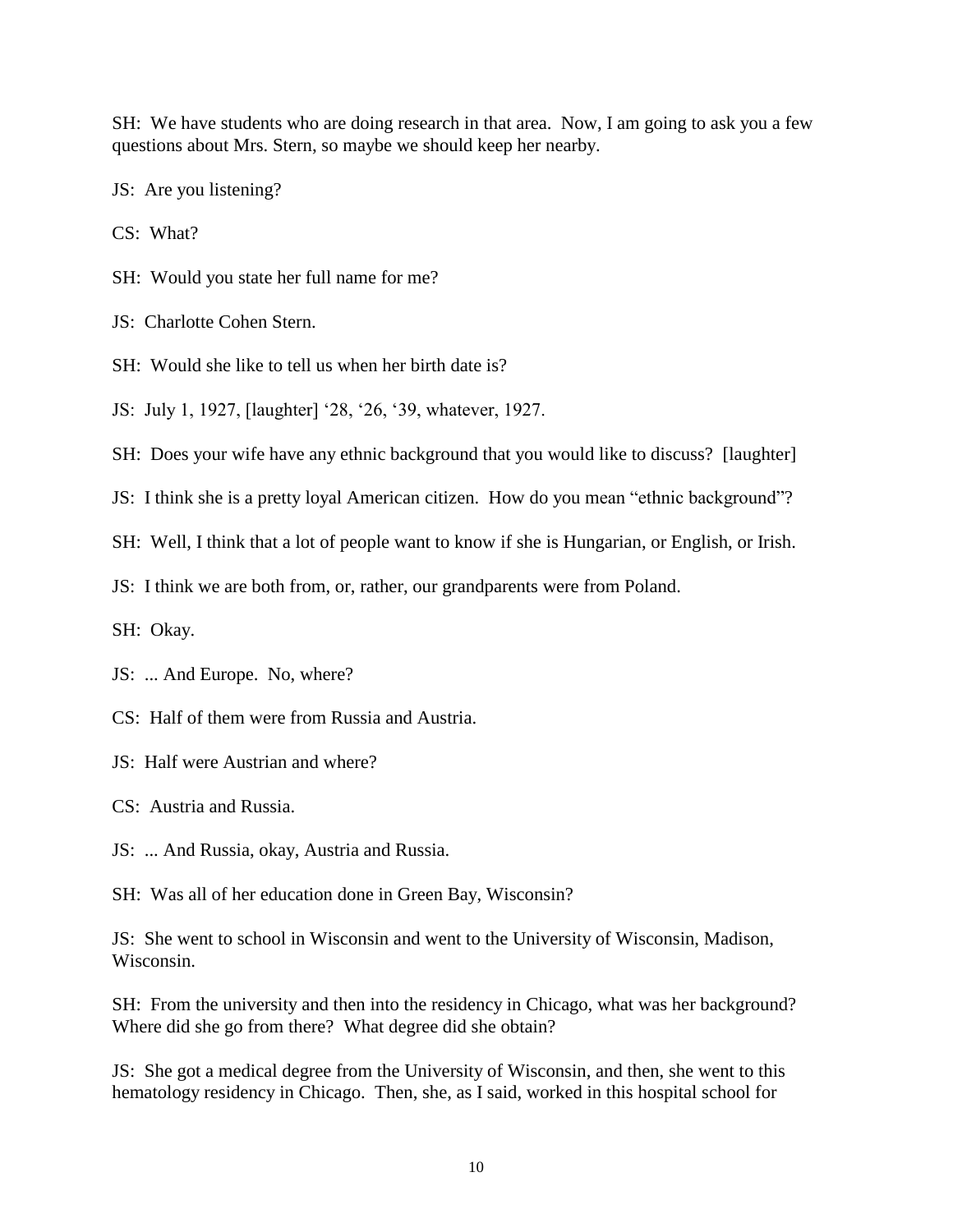children in Chicago.

SH: Did she work after that?

JS: Yes. After that, we moved out here and she was a resident in psychiatry at Maricopa General Hospital. Then, she worked as a psychiatrist for some ten years. Her office was in Scottsdale.

SH: When did you move to Arizona?

JS: 1976.

SH: I understand that you have two sons.

JS: Yes.

SH: When and where were they born?

JS: They were born in Chicago, Michael Reese Hospital, in '56 and '[5]7. Is that right?

CS: What?

JS: The kids were born [in] '56 and '57.

CS: Yes, yes.

JS: I got that one right.

SH: What are their names?

JS: One is Kenneth, the other is Michael.

SH: Where are they now?

JS: One is in California, the other is in Texas.

SH: What do they do? What were their educational backgrounds?

JS: They went to grammar and high school in Skokie, Illinois, that's outside Chicago, and Michael went on to do college work at Stanford and post graduate work at Wisconsin and Stanford. He's now in Texas.

SH: What does he do now?

JS: He is an assistant professor in the Department of Biology, I guess. I say, "I guess," because his specialized research [is] in genetics, and biochemistry, and cell physiology.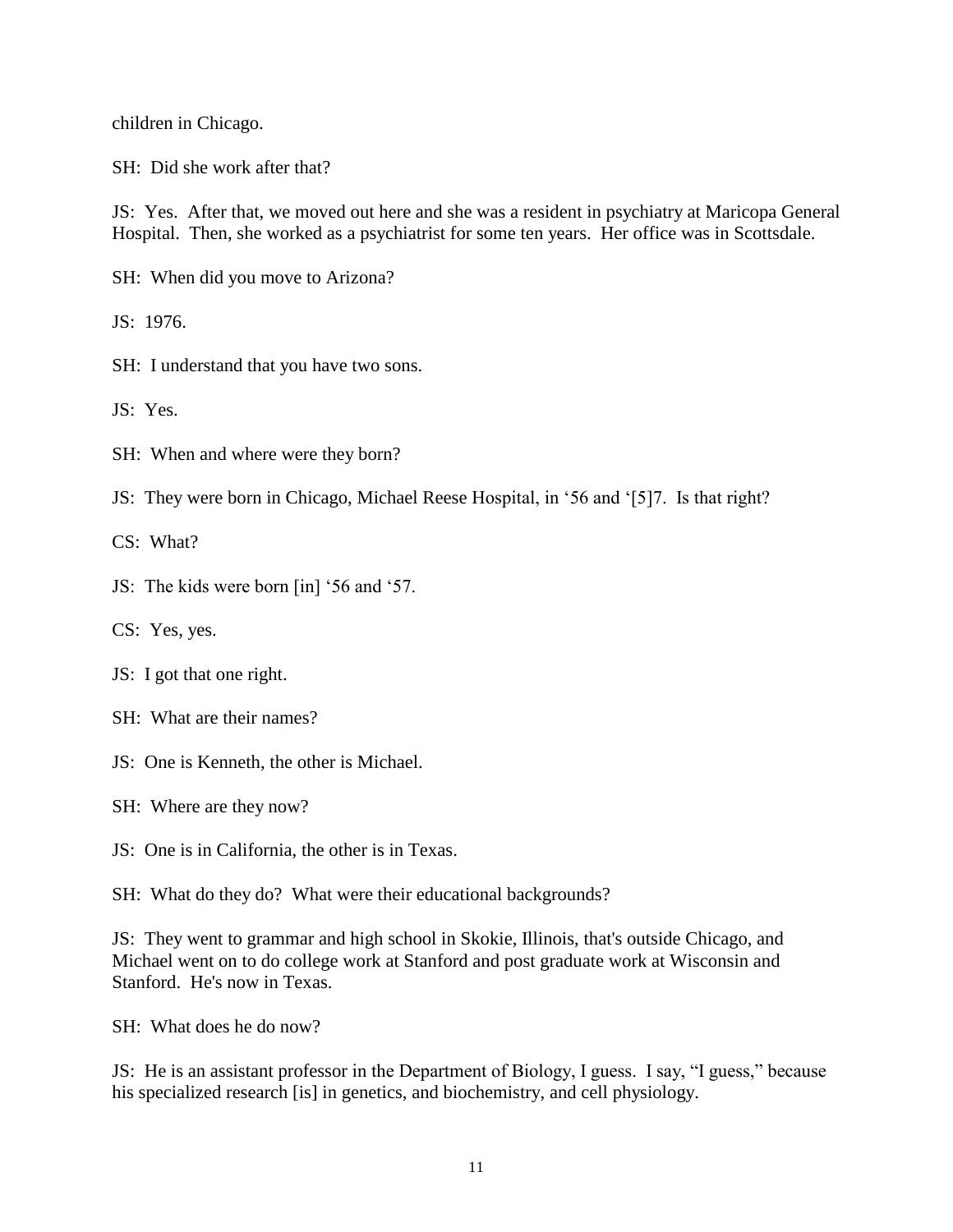SH: What about your other son?

JS: He's a painter in California.

SH: How long has he been there?

JS: I think he's in the Los Angeles area. He's been there since '76, about 1976, some twenty odd years.

SH: Did you teach him to paint?

JS: No, I think he picked it up out there.

SH: Does he show his work in galleries in that area?

JS: No, it was mostly commercial painting, ... houses and so on.

SH: Were any of your children involved in the military at all?

JS: No, I'm sure they weren't.

SH: They did not go to Vietnam.

JS: No.

SH: I read on your pre-interview survey that you have a date and place of discharge in 1947.

JS: That's correct.

SH: Were you in the military at all?

JS: Oh, yeah. When the military got to the very bottom of the barrel with regard to the physical capability of their recruits, my eyes no longer kept me out. I was drafted.

SH: When were you drafted?

JS: Oh, I don't know, after I got my Master's degree sometime.

SH: How long were you in the service?

JS: Something over a year.

SH: What did you do while you were in the military?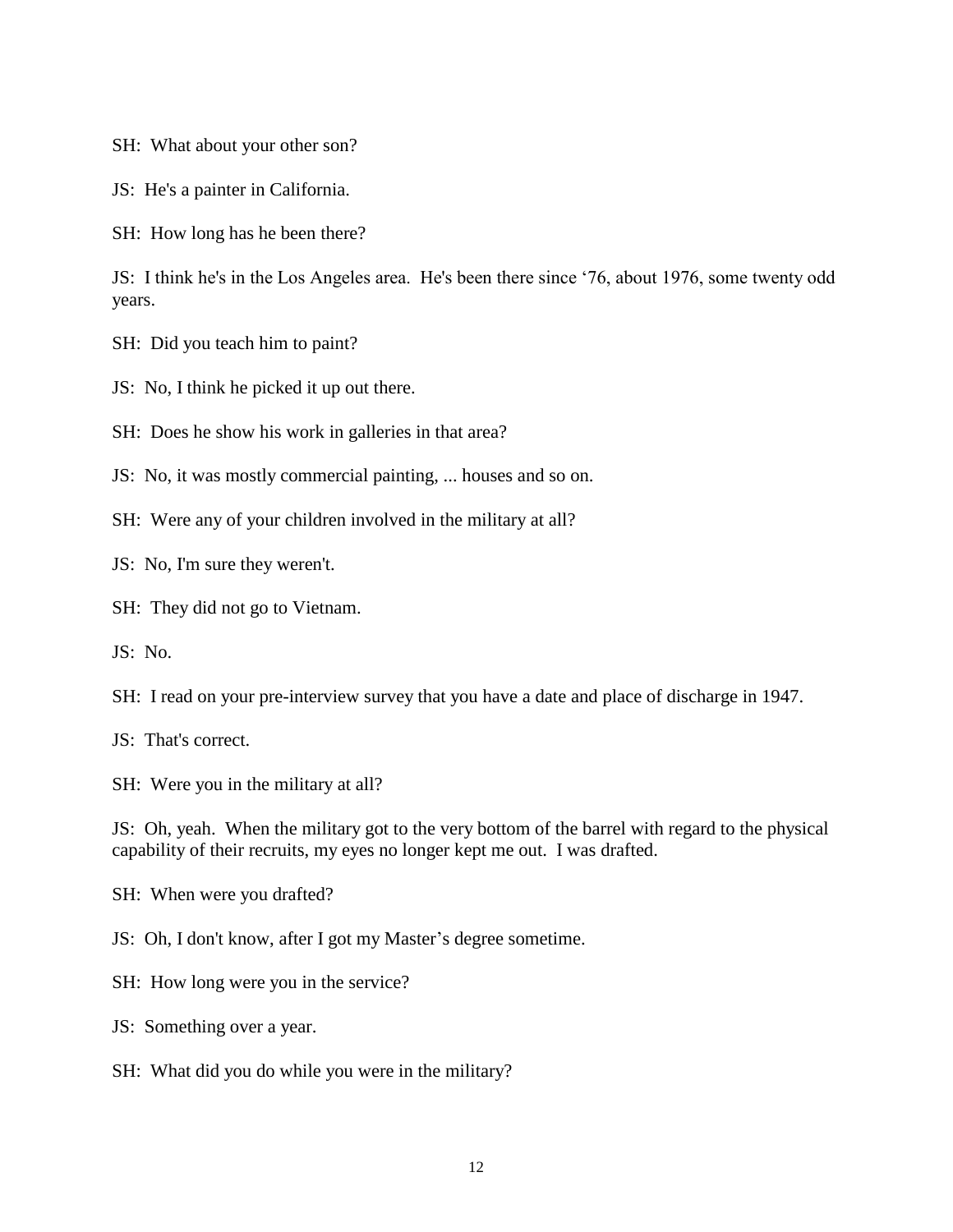- JS: After basic training, I was in [the] medical corps.
- SH: Where was your basic training?
- JS: Camp Lee, Virginia.
- SH: What about the medical corps training?

JS: Also in Camp Lee.

SH: You basically stayed right in Camp Lee.

JS: Stayed right in Camp Lee.

SH: Were you discharged because the war was over?

JS: Yes.

SH: You said that you stayed in the Reserves for about two years.

JS: That's probably correct.

SH: Were you ranked at all?

JS: I went in as a first lieutenant, and I achieved the exalted rank of captain when I was separated, and, yes, I retired.

SH: From the Reserves?

JS: Yes.

SH: You were only in the Reserves for a short period of time.

JS: Yes.

SH: Did you ever join any of the veterans' organizations, the Veterans of Foreign Wars or the American Legion?

JS: I think I joined the American Legion out in Pullman, Washington for a very short period of time.

SH: What were your experiences as a member of the American Legion? Why did you join?

JS: I joined the American Legion out there because it gave me access, I'm not sure of this, ... to one of their, I guess it was a restaurant or something, which served some pretty good food. I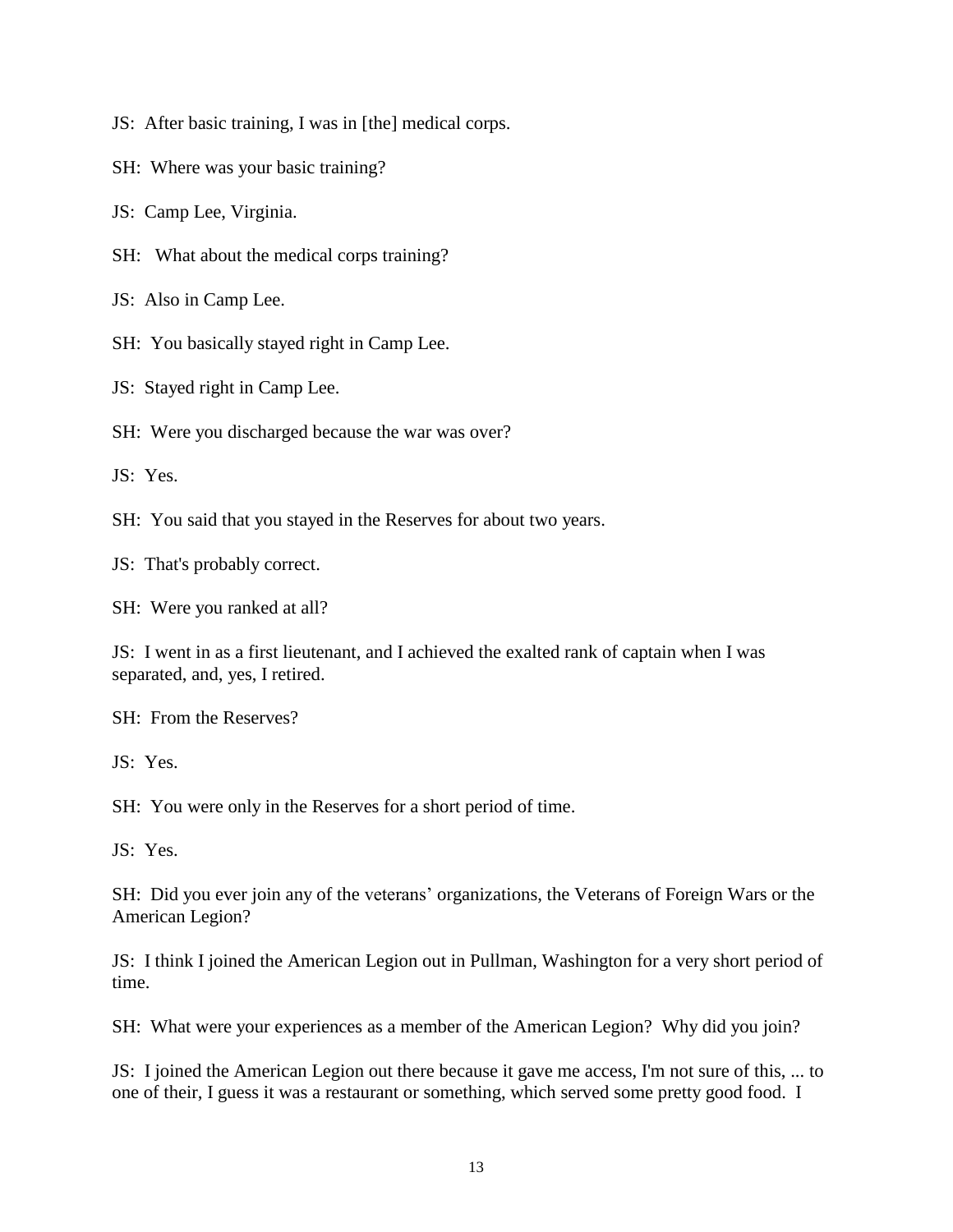think that was the only reason.

SH: What were your parents' activities during the war? Were they involved in any volunteer auxiliaries?

JS: No. Neither of them were engaged of anything in that sort.

SH: Did they support the war?

JS: Oh, sure. We all were.

SH: Do you remember where you were when they dropped the bomb?

JS: In Japan, I'm sure you mean.

SH: Yes.

JS: Yes. I had just been inducted and I guess I was in Camp Dix, in New Jersey.

SH: Did your family have any feelings on the issue of the bomb?

JS: I don't know that we ever discussed it at any length, but I would guess they were supportive.

SH: Were your parents Democrats? Were they involved in politics at all?

JS: No. They were in no serious engagement of politics.

SH: Have you and your wife been involved in politics at all?

JS: Besides being registered Republicans and voting as usual, we have no other interest.

SH: You have not been involved in any community politics.

JS: No.

SH: Have you served on the county council?

JS: No.

SH: What have you done since you have been in Arizona? Did you come here basically to retire?

JS: No, no, we came here because I spent most of my time doing research in Arizona State University in Tempe.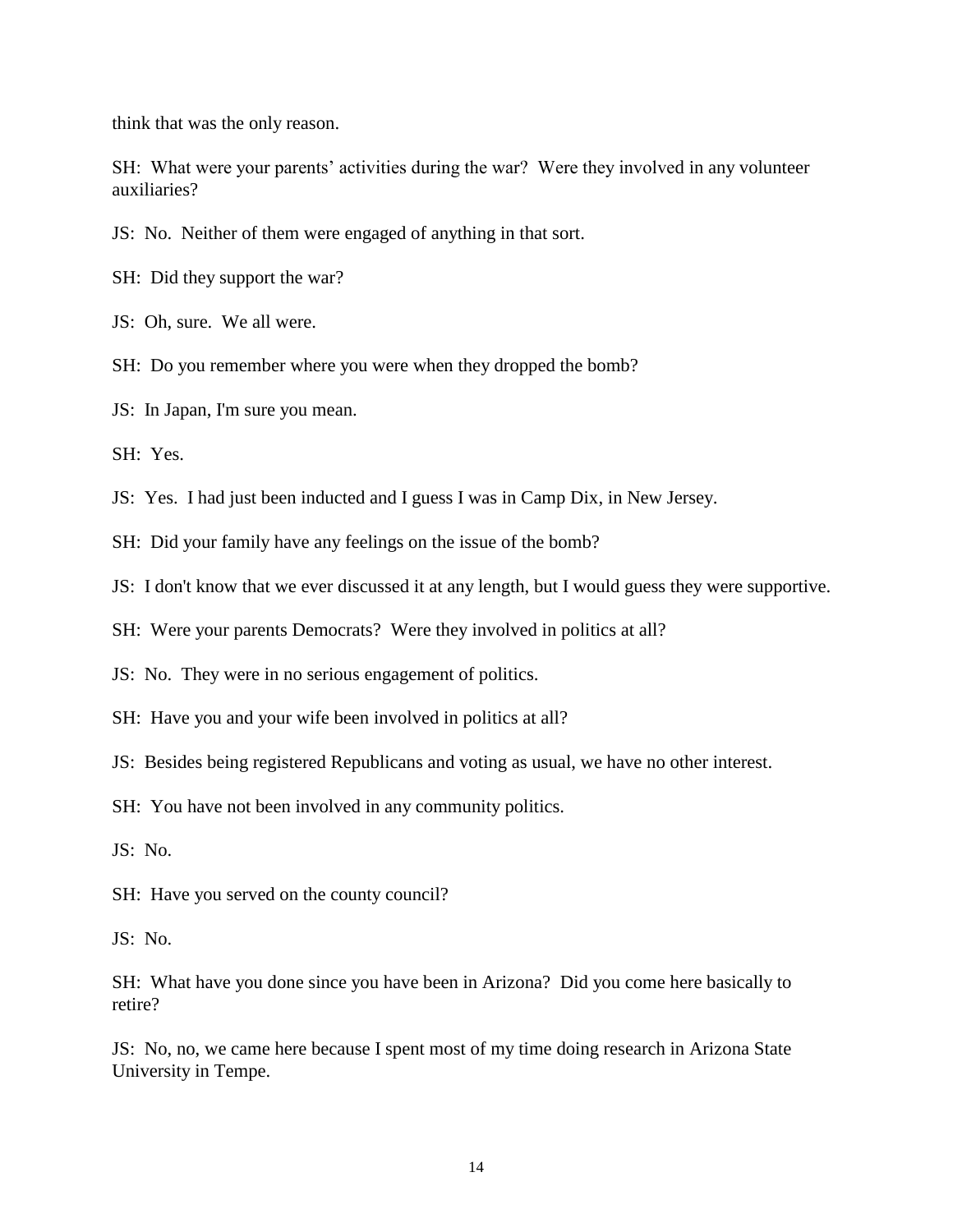SH: How long did you stay there?

JS: Almost ten whole years.

SH: Now that you are retired, what have you been doing to occupy yourself?

JS: I have been doing yard work. I do volunteer work at a local hospital, two mornings a week.

SH: What do you do at the local hospital?

JS: I do the scut work.

SH: Tell our listeners what scut work is. [laughter]

JS: Scut work is doing chores, such as making beds, going on errands, carrying specimen hither and yon, anything that will help out the nurses.

SH: Does your wife work as a volunteer?

JS: No, no.

SH: What keeps her busy?

JS: Me. [laughter]

SH: After you were in the military, you went on to get your Ph.D.

JS: That's correct.

SH: Did you have any other activities, while you were serving in the Medical Corps, that you would like to relate to us?

JS: Nothing particularly.

SH: As part of the Medical Corps, were you only treating those who were on that base at that time?

JS: Yes.

SH: You did not have any other casualties to deal with.

JS: No.

SH: Were they veterans returning from the war?